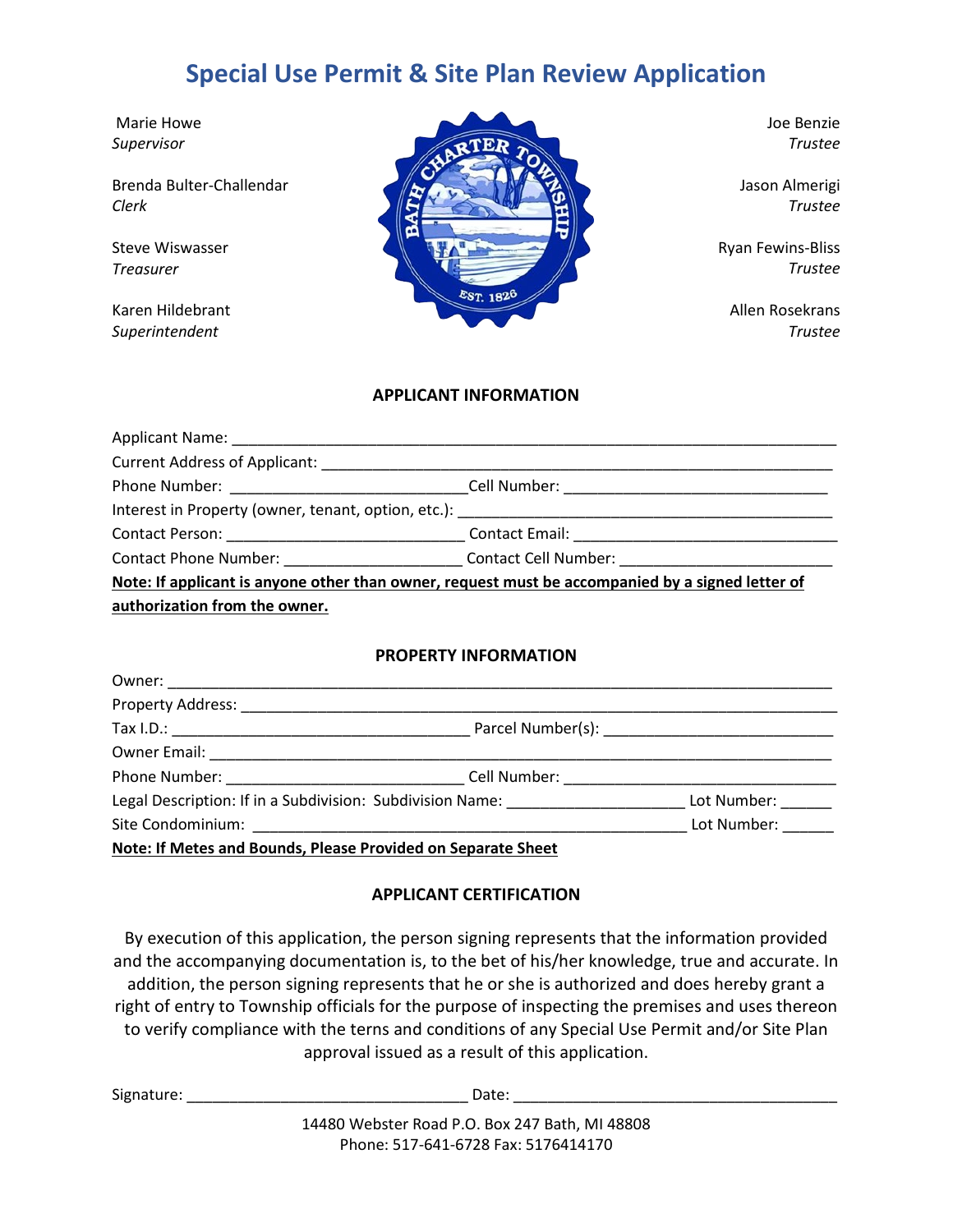# **REQUEST DESCRIPTION**

#### **Written Description**

Please use this section to describe the Land Use(s) or Site Plan proposed. Attach additional pages if necessary:

\_\_\_\_\_\_\_\_\_\_\_\_\_\_\_\_\_\_\_\_\_\_\_\_\_\_\_\_\_\_\_\_\_\_\_\_\_\_\_\_\_\_\_\_\_\_\_\_\_\_\_\_\_\_\_\_\_\_\_\_\_\_\_\_\_\_\_\_\_\_\_\_\_\_\_\_\_\_\_\_\_\_\_\_\_ \_\_\_\_\_\_\_\_\_\_\_\_\_\_\_\_\_\_\_\_\_\_\_\_\_\_\_\_\_\_\_\_\_\_\_\_\_\_\_\_\_\_\_\_\_\_\_\_\_\_\_\_\_\_\_\_\_\_\_\_\_\_\_\_\_\_\_\_\_\_\_\_\_\_\_\_\_\_\_\_\_\_\_\_\_ \_\_\_\_\_\_\_\_\_\_\_\_\_\_\_\_\_\_\_\_\_\_\_\_\_\_\_\_\_\_\_\_\_\_\_\_\_\_\_\_\_\_\_\_\_\_\_\_\_\_\_\_\_\_\_\_\_\_\_\_\_\_\_\_\_\_\_\_\_\_\_\_\_\_\_\_\_\_\_\_\_\_\_\_\_ \_\_\_\_\_\_\_\_\_\_\_\_\_\_\_\_\_\_\_\_\_\_\_\_\_\_\_\_\_\_\_\_\_\_\_\_\_\_\_\_\_\_\_\_\_\_\_\_\_\_\_\_\_\_\_\_\_\_\_\_\_\_\_\_\_\_\_\_\_\_\_\_\_\_\_\_\_\_\_\_\_\_\_\_\_

**Available Services (please check all that apply)**

Public Water: Public Sanitary Sewer: \_\_\_\_\_\_ Public Storm Sewer: Paved Road (Asphalt or Concrete): \_\_\_\_\_

#### **Estimate the Following**

| Vehicle Trips Generated: Peak Hours               | Daily Total:             |
|---------------------------------------------------|--------------------------|
| <b>Total Number of Employees:</b>                 | Shifts:                  |
| Population Increase (renters, home owners, etc.): | Employees in Peak Shift: |
| Hours of Operation:<br>PM -<br>AM to              | day through<br>dav       |
| Total Building Area Proposed:                     | Parking Spaces Provided: |

#### **Project Phasing (Please check number of phases that apply**)

This project will be completed in: \_\_\_\_\_ One Phase \_\_\_\_\_ Multiple Phases – Total Number of Phases \_\_\_\_\_ **Note: The phases of construction for multi-phase projects must be shown on the site plan.**

## **APPLICATION DEADLINES**

**Administrative Review** - Administrative Review is a preliminary staff review of proposed application materials. Requests for Administrative Review may be submitted at any time. Once the Administrative Review is complete, Planning Department staff will advise the applicant of any changes or revisions that may be necessary prior to meeting being held with the Planning Commission for Site Plan Review or Special Use Permit.

**Staff Report** - The Planning Department Staff will prepare a report to the Planning Commission regarding an application for Site Plan Review and/or Special Use Permit. The report will explain the request and review whether it complies with the standards in the Zoning Ordinance. Staff will present the findings of that report during the Planning Commission meeting. An applicant who wishes to obtain one (1) copy of that report, at no cost, prior to the meeting must notify the Planning Department. The report is generally complete on the Friday before the meeting and can be emailed or mailed to the applicant or picked up by the applicant at the Bath Township Hall.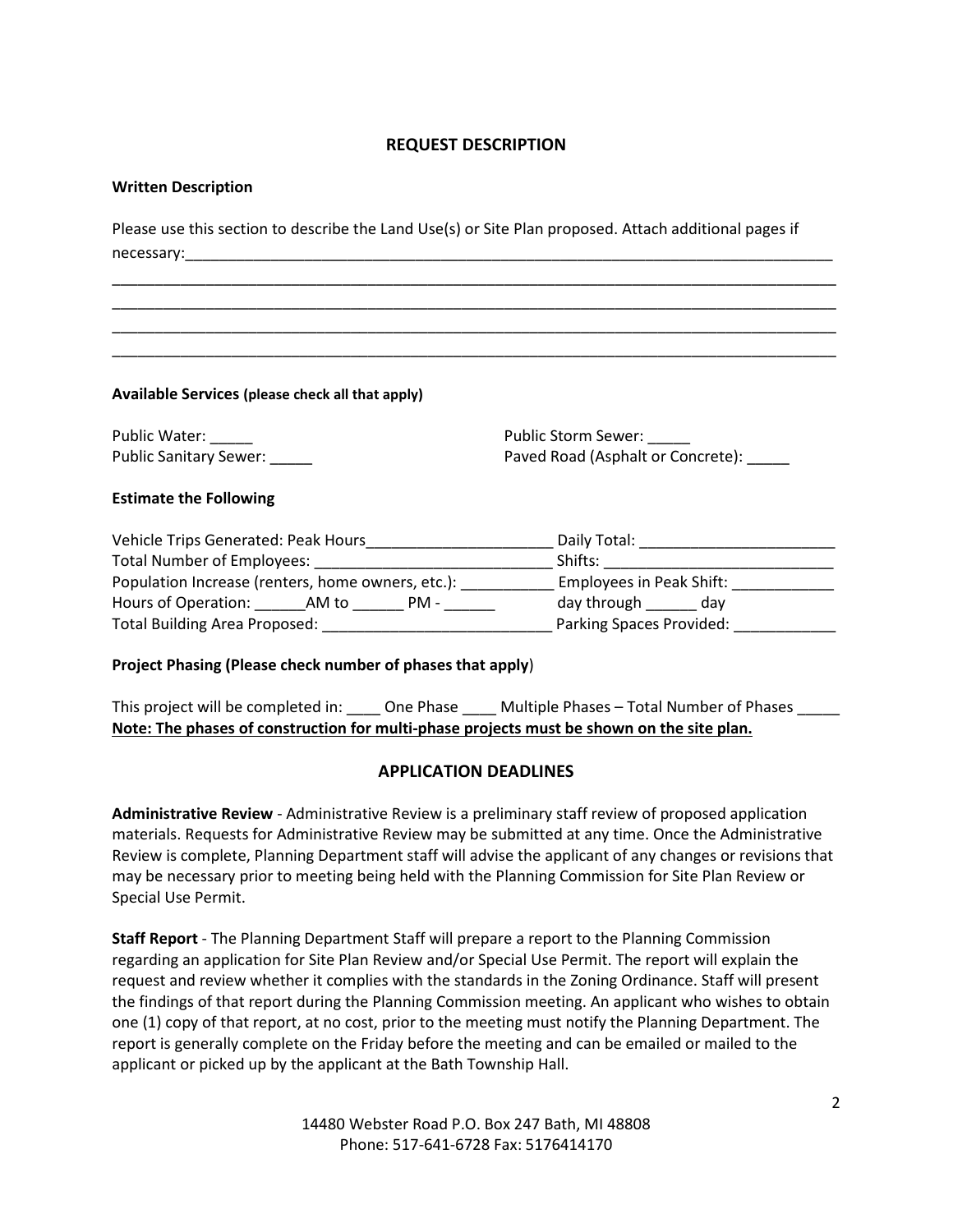**Site Plan Review** - The Planning Commission has the final authority to approve or deny an application for Site Plan Review. Planning Commission meetings for Site Plan Review are held on the 2nd and 4th Tuesday of every month.

**Special Use Permit** - Complete applications must be received a minimum of four (4) weeks prior to a Planning Commission meeting to be placed on the agenda and a public hearing set. The Planning Commission will make a recommendation which could include conditions for the approval to the Board of Trustees, which has the final authority to approve or deny an application for Special Use Permit. Planning Commission meetings for Special Use Permits are held on the 2nd and 4th Tuesday of every month. The Board of Trustees will consider recommendations from the Planning Commission at their regular meeting on the 1st and 3rd Monday of the month.

# **DEVELOPMENT REVIEW PROCESS**

- 1. Pre Application Meeting
- 2. Agency Review (once administratively complete)
- 3. Preliminary Meeting with Planning Commission (optional)
- 4. Planning Commission Meeting (Commission Review and public hearing)
- 5. Special Use Permit after receiving approval from the Planning Commission will be reviewed by the Board of Trustees (If Applicable)

# **APPLICATION MATERIALS CHECKLIST**

## **Administratively Complete**

| Pre-application meeting with Township staff (Sketch Plan Meeting)                                                                                                                      |
|----------------------------------------------------------------------------------------------------------------------------------------------------------------------------------------|
| Application submitted                                                                                                                                                                  |
| Application fee paid                                                                                                                                                                   |
| Copies of the site plan submitted (the Zoning Administer shall determine number of copies<br>required, a minimum of three copies is need and no more than ten copies can be requested) |
| One digital PDF submittal of the site plan                                                                                                                                             |
| Legal description                                                                                                                                                                      |
| Proof of ownership/owner authorization                                                                                                                                                 |
| <b>Set of Site Plan Drawings</b>                                                                                                                                                       |
| Title block with pertinent information                                                                                                                                                 |
| Property dimensions, north arrow, and scale                                                                                                                                            |
| Size, shape, and location of existing and proposed buildings and structures                                                                                                            |
| Zoning classification of abutting properties                                                                                                                                           |
| The location of parking areas and parking spaces, both for motor vehicles and bicycles (see article<br>XVII, "Off-Street Parking and Loading Requirements")                            |

Lot coverage calculation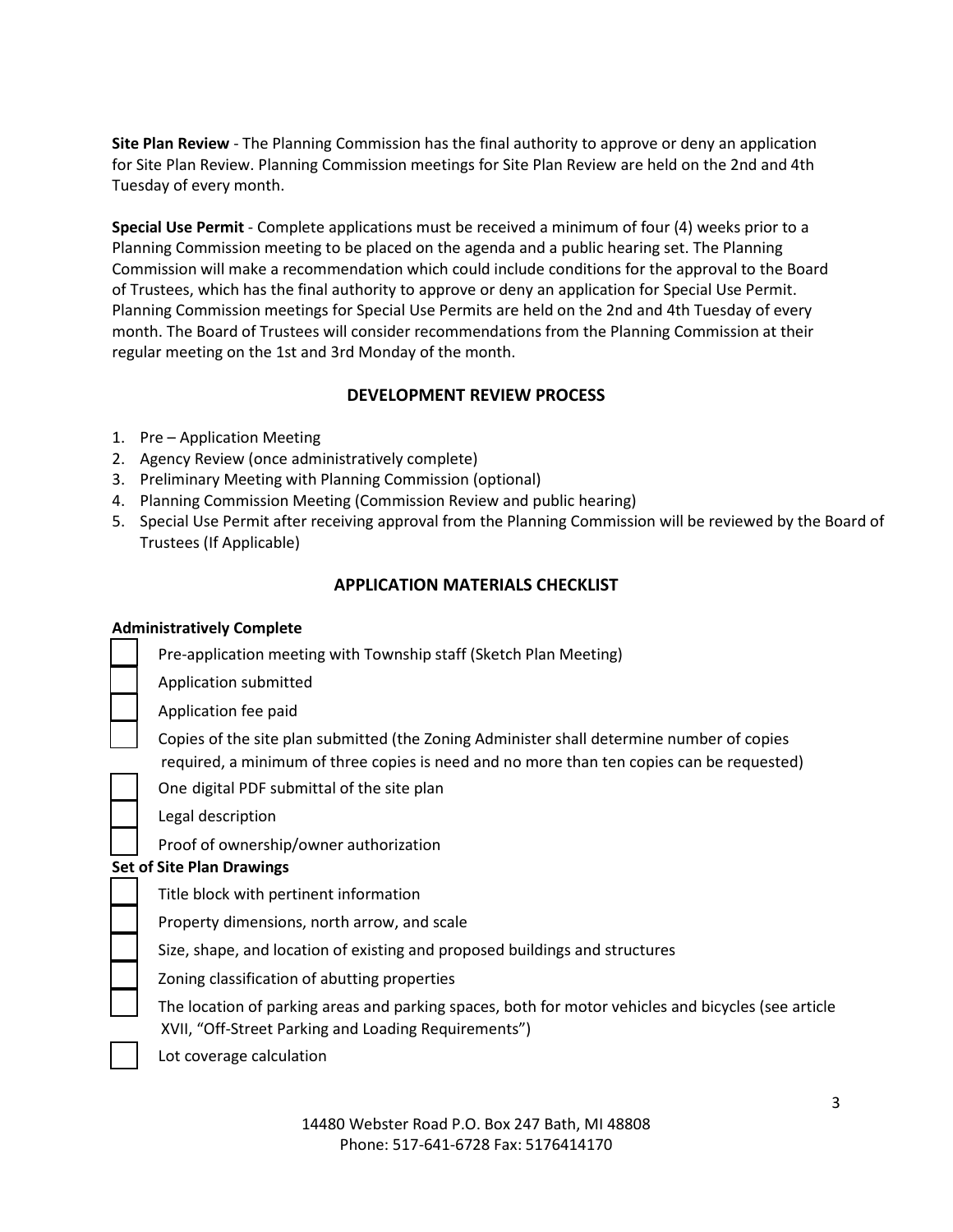Existing public rights-of-way, and/or private easements

Water courses, and water bodies, including drainage ways

Existing significant vegetation

A landscaping plan (proposed street trees, plantings and screenings, fencing, signs, and advertising features. Note the buffer yard requirements in Section 14.05)

Utility plan (including Existing and proposed utilities)

Wetlands, as designated by the Michigan Department of Environment, Great Lakes, and Energy

Existing and proposed parks and recreation areas

Topography on the site and within one hundred (100) feet of the site showing contour lines at one-foot or two-foot intervals, whichever is appropriate

A detailed photometric plan

A sign plan showing sign type, design, size, height, and other pertinent details

□ Architectural elevations – views of front, sides, and back of structures indicating the type and color of building materials, roof design, projections, canopies, awnings and overhangs, screen walls and accessory buildings, and any outdoor or roof-located mechanical equipment.

Additional information required for proposals including multifamily housing:

1. The number and location of each type of residential unit (one-bedroom units, two-bedroom units, etc.).

2. Density calculations by type of residential unit (dwelling units per acre).

3. Floor plans of typical buildings with square footage of floor area

4. Garage and carport locations and details, if proposed

5. Pedestrian circulation system

6. Location and names of roads and internal drives

7. Community building location, dimensions, floor plans, and façade elevations (if applicable)

8. Swimming pool fencing detail, including height and type of fence (if applicable)

9. Location and size of recreation open areas

10. Indications of type of recreation facilities proposed for recreation area

Materials sample board of the proposed buildings and have it available for presentation at the Planning Commission meetings for review

# **Standards for Site Plan Approval**

- All elements of the site plan shall be harmoniously and efficiently organized in relation to topography, the size and type of lot, the character of adjoining property, and the type and size of buildings. The site will be so developed as not to impede the normal and orderly development or improvement of surrounding property for uses permitted in this ordinance.
- The landscaping shall be preserved in its natural state, insofar as practicable, by minimizing tree and soil removal, and by topographic modifications, which result in maximum harmony with adjacent areas (see section 20.04J).
- Special attention shall be given to proper site surface drainage so that removal of stormwaters will not adversely affect neighboring properties.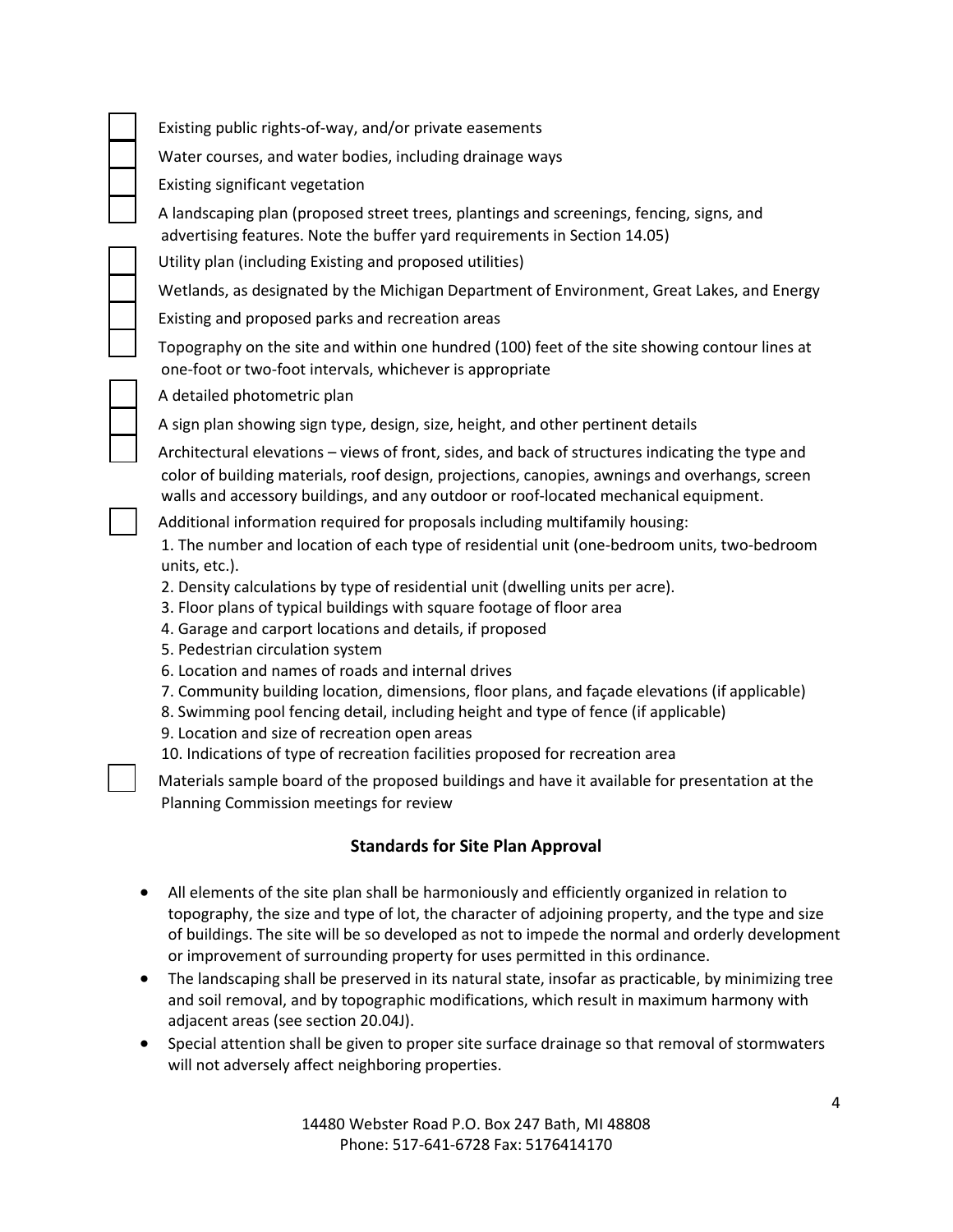- The site plan shall provide reasonable visual and sound privacy for all dwelling units located therein. Fences, walks, barriers, and landscaping shall be used as appropriate for the protection and enhancement of property and for the privacy of its occupants.
- All buildings or groups of buildings shall be so arranged as to permit emergency vehicle access by some practical means to all sides.
- Every structure or dwelling unit shall have access to a public street, walkway, or other area dedicated for common use.
- There shall be provided a pedestrian circulation system which is insulated as completely as reasonably possible from the vehicular circulation system.
- All loading and unloading areas and outside storage areas, including aeras for the storage of trash, which face or are visible from residential properties or public thoroughfares, shall be screened by a vertical screen consisting of structural (fence) or plant materials no less than six feet in height.
- Exterior lighting shall be so arranged that it is deflected away from adjacent properties and so that it does not impeded the vision of traffic along adjacent streets. Flashing or intermittent lights shall not be permitted.5
- Soil erosion control plan (Clinton County Soil Erosion and Sedimentation Control Ordinance).
- Wetland property within Bath Charter Township that is contiguous to waters of the state (e.g., Great Lakes, rivers, streams, lakes and ponds, and connecting waters of the Great Lakes) or otherwise regulated by state law cannot be drained, filled, dredged, or destroyed without the proper permits from state and federal agencies.